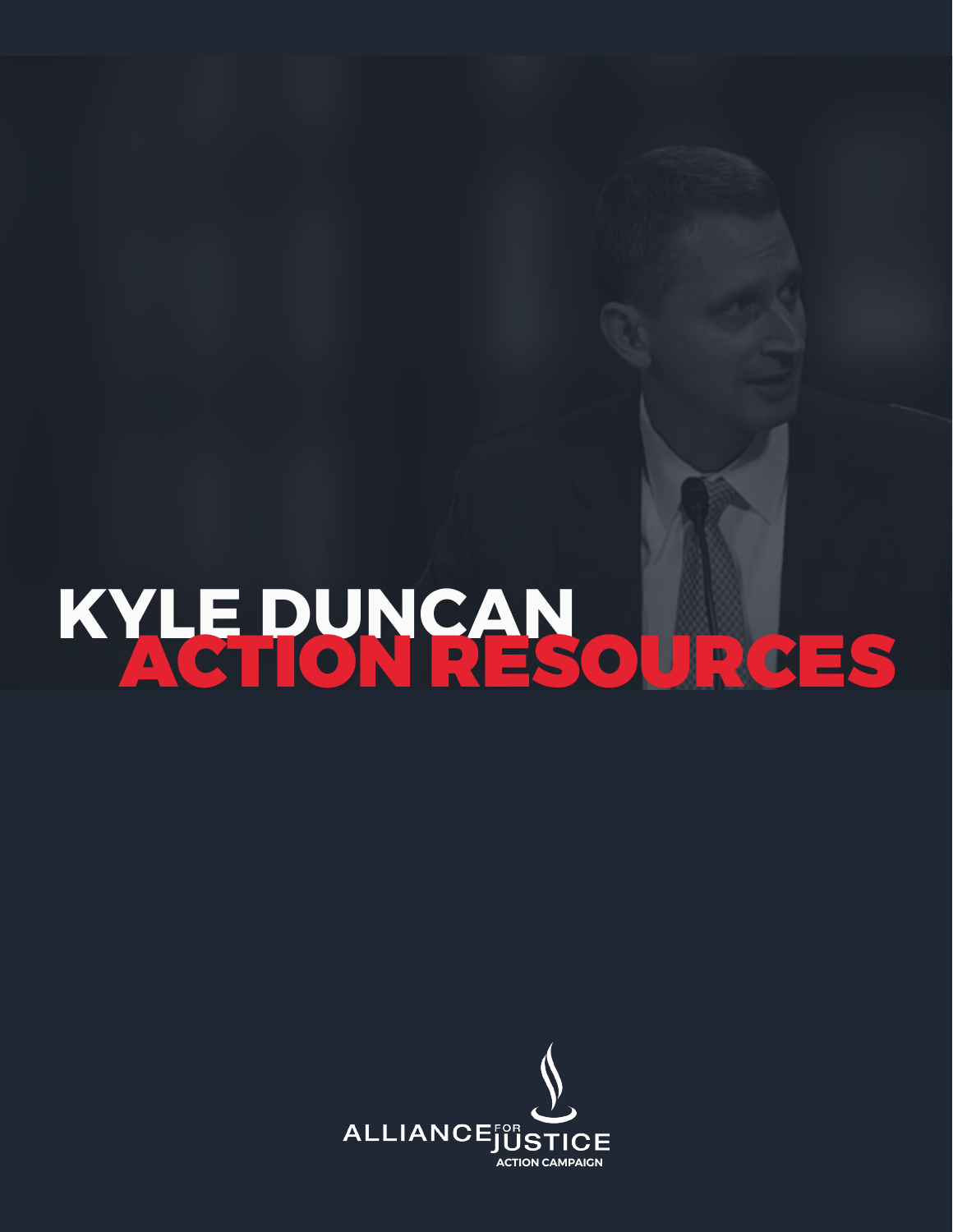## WRONG FOR THE ALLE

### **About Stuart Kyle Duncan**

President Donald Trump has nominated Stuart Kyle Duncan for a seat on the U.S. Court of Appeals for the Fifth Circuit. Duncan has a dangerous record of fighting to undermine critical legal rights and protections for women, people of color, lesbian, gay, bisexual, transgender and queer (LGBTQ) people, and immigrants. Duncan has no place on the federal bench.

## **Key Points**

*Duncan fought against reproductive rights.* Duncan served as the lead counsel in *Burwell v. Hobby Lobby*, which allows corporations to claim religious grounds for denying employees insurance coverage for contraception, and provides a roadmap for businesses to claim religious grounds to deny critical protections to LGBTQ employees. Duncan also defended a Texas law that imposed major burdens on Texas abortion providers and forced a mass closing of abortion facilities. The Supreme Court overturned the law, calling the .<br>burdens "undue*"* 

**Duncan worked to undermine voting rights for people of color.** Duncan worked with fellow Trump judicial nominees Thomas Farr and Stephen Schwartz to defend a restrictive North Carolina voting law that the Fourth Circuit said targeted African Americans "with almost surgical precision." Duncan also defended a Texas voter ID law that a district court found was "imposed with an unconstitutional discriminatory purpose."

*Duncan attacked immigrants' rights.* Duncan opposed President Obama's Executive Order that established the Deferred Action for Parents of Americans and Lawful Permanent Residents (DAPA), He argued that "[m]any violent criminals would likely be eligible to receive deferred action under DAPA's inadequate standards."

*Duncan battled LGBTQ equality.* Duncan once wrote that if the Supreme Court recognized marriage equality as a fundamental right, the "harms" to our democracy "would be severe, unavoidable, and irreversible." Duncan has also spoken multiple times before the Alliance Defending Freedom, which the Southern Poverty Law Center has classified as a hate group.

*Duncan opposed transgender rights.* Duncan argued that transgender people were mentally ill when he fought against equality for Gavin Grimm, a transgender high school boy whose was denied the right to use the bathroom that matches his gender.

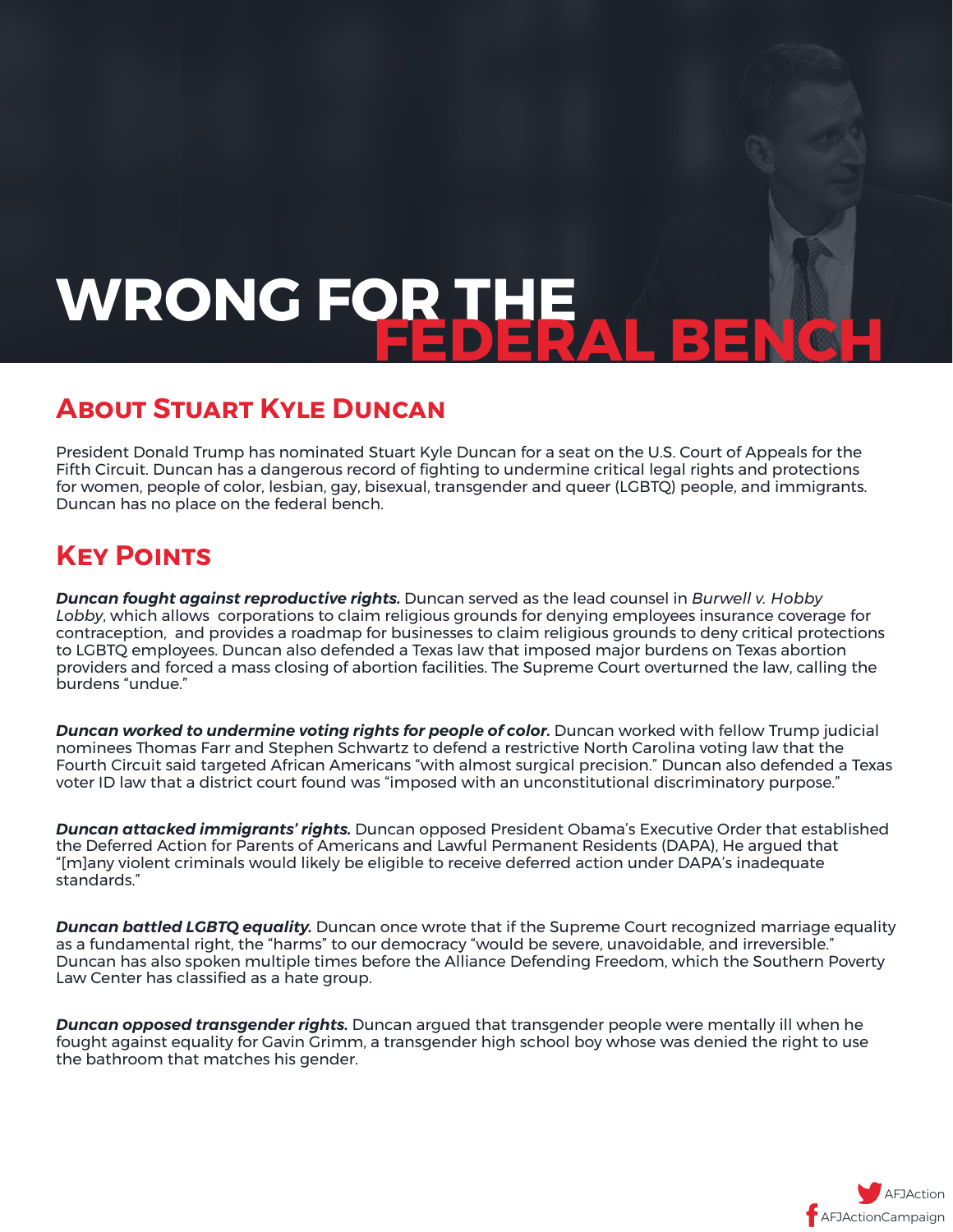## **JUDGES MATTER**

#### **RULES MATTER Accountability MATTER Why Courts Matter**

#### **Your Senator Matters**

#### **Nielson: Wrong for the Bench**

#### **THE JUDGES We Want**

#### **Don't Let Trump Take Over a Key Line of Defense: Our Courts**

- Lower federal courts are often the last bastions of protection for the rights of people without wealth, power, or privilege. And now, they are an important line of defense against Trump's radical agenda.
- Federal courts at all levels decide cases on issues vital to all of us. In 2017, federal courts blocked Trump's travel ban, protected our sanctuary cities, rejected the ban on transgender people serving in the military, stood up for Dreamers, and blocked the administration's attempts to stop teenage immigrants from obtaining abortions.
- Because the Supreme Court only hears around 80 cases a year, the lower courts play a major and often-overlooked role in helping to define and protect our constitutional rights for generations.
- Right now, Donald Trump has over 130 federal court seats to fill with lifetime appointments. That gives him the chance to put his stamp on our justice system for decades to come, unless we fight back against these ultraconservative nominees.

#### **Why Courts Matter**

#### **Your Senator Your Senator Matters Matters**

#### **Nielson: Wrong for the Bench**

#### **The Judges We Want**

#### **Every Vote Matters**

- Senators have a responsibility to closely scrutinize the record of every individual nominated to the federal bench by the president, and reject those who are unqualified.
- Senators from nominees' home states play an even bigger role. Both senators indicate approval for a candidate's nomination moving forward procedurally by returning positive blue slips. Traditionally, nominees have not moved forward if both home state senators have not returned positive blue slips.
- In most cases, once a nominee has both blue slips, the next step is a hearing before the Senate Judiciary Committee. If the nominee is approved by the committee, then the nomination is sent to the full Senate for consideration. The bottom line? Every senator gets a voice on judicial nominees.

**Why Courts Matter**

**Your Senator Matters**

**DUNCAN: WRON**<br>FOD THE RENCH  $\mathbf{S}$  THE B **Duncan: Wrong for the Bench**

#### **The Judges We Want**

#### **Trump's Judicial Nominees So Far Fit a Disturbing Pattern**

- President Trump nominated Kyle Duncan because he believes that he, like other Trump nominees, will be a rubber stamp for his radical agenda, which threatens women, workers, LGBTQ people, immigrants, and people of color.
- Kyle Duncan has spent his career fighting reproductive rights for women, opposing civil rights for LGBTQ people, defending discriminatory voting laws, dismantling protections for immigrants, and fighting criminal justice reform. His record reflects a lack of respect for the rights and dignity of other people.
- Kyle Duncan's record raises questions about his ability to fairly administer justice and stand up for the constitutional rights of all. He has no place on the federal bench.

**Why Courts Matter**

**Your Senator Matters**

**Nielson: Wrong for the Bench**

**THE JUDGES We Want The** 

#### **We Need Judges Who Will Protect the Rights of Everyone**

- We want Supreme Court and lower court judges who will be an independent check on abuses of power, and who understand the Constitution protects all of us – not just the wealthy and powerful.
- We want judges who will not turn back the clock on rights for women, workers, LGBTQ people, and people of color, or roll back protections that keep our communities healthy and environment clean.
- We want judges who will defend core constitutional values of liberty, equality, and justice for all.

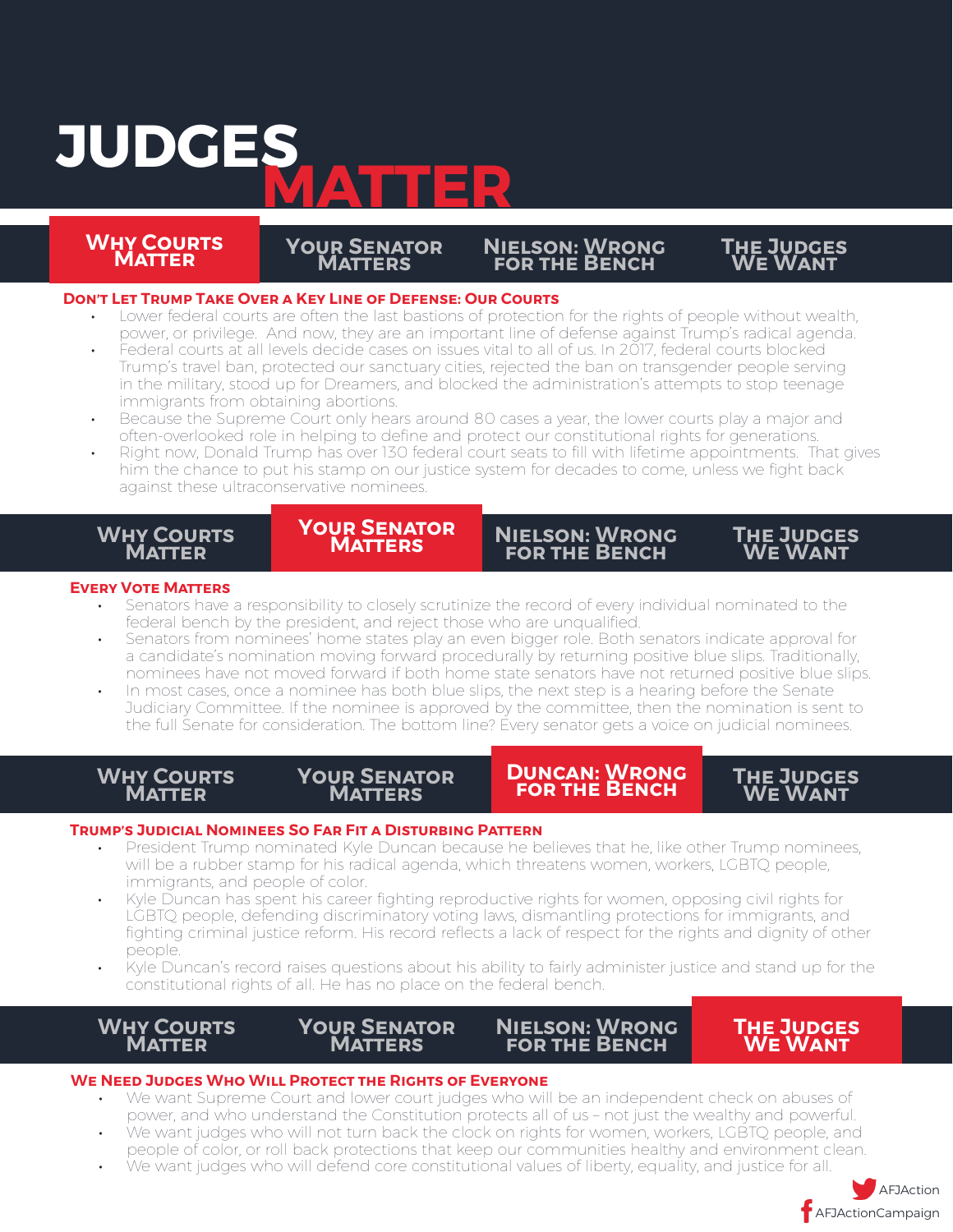## **TAKE ACTION CONTACT YOUR SENATOR**

### **actions you can take**

| Contact your<br>senators and call,<br>write or set up a<br>meeting with them. | Start a call-in.<br>petition, or letter<br>drive, and ask<br>others to join your<br>meeting with your<br>senator(s). | Write a letter to the<br>editor or an op-ed<br>in your local paper.<br>Use your personal<br>network and build<br>the movement<br>online with social<br>media. Tweet at<br>vour senators. | Hold a panel, an<br>event or a visibility<br>action to show<br>others how the<br>judicial branch<br>affects them and<br>what they can do to<br>take action. |
|-------------------------------------------------------------------------------|----------------------------------------------------------------------------------------------------------------------|------------------------------------------------------------------------------------------------------------------------------------------------------------------------------------------|-------------------------------------------------------------------------------------------------------------------------------------------------------------|
| <b>CONTACT</b>                                                                | <b>MOBILIZE</b>                                                                                                      | <b>AMPLIFY</b>                                                                                                                                                                           | <b>EDUCATE</b>                                                                                                                                              |
| <b>YOUR SENATORS</b>                                                          | <b>YOUR NETWORK</b>                                                                                                  | <b>YOUR VOICE</b>                                                                                                                                                                        | <b>YOUR COMMUNITY</b>                                                                                                                                       |

## **GET CONNECTED TO YOUR SENATOR AT** AFJAC.ORG

**TELL YOUR SENATOR:** My name is [name], and I'm a constituent from [city]. I'm calling because I'm deeply concerned about Kyle Duncan, Donald Trump's nominee to the 5th Circuit Court of Appeals. Duncan has spent his career fighting against LGBTQ equality, reproductive justice, and the rights of communities of color. I am urging Senator [X] to oppose Duncan's nomination. Thank you.

### **Stay on their radar**



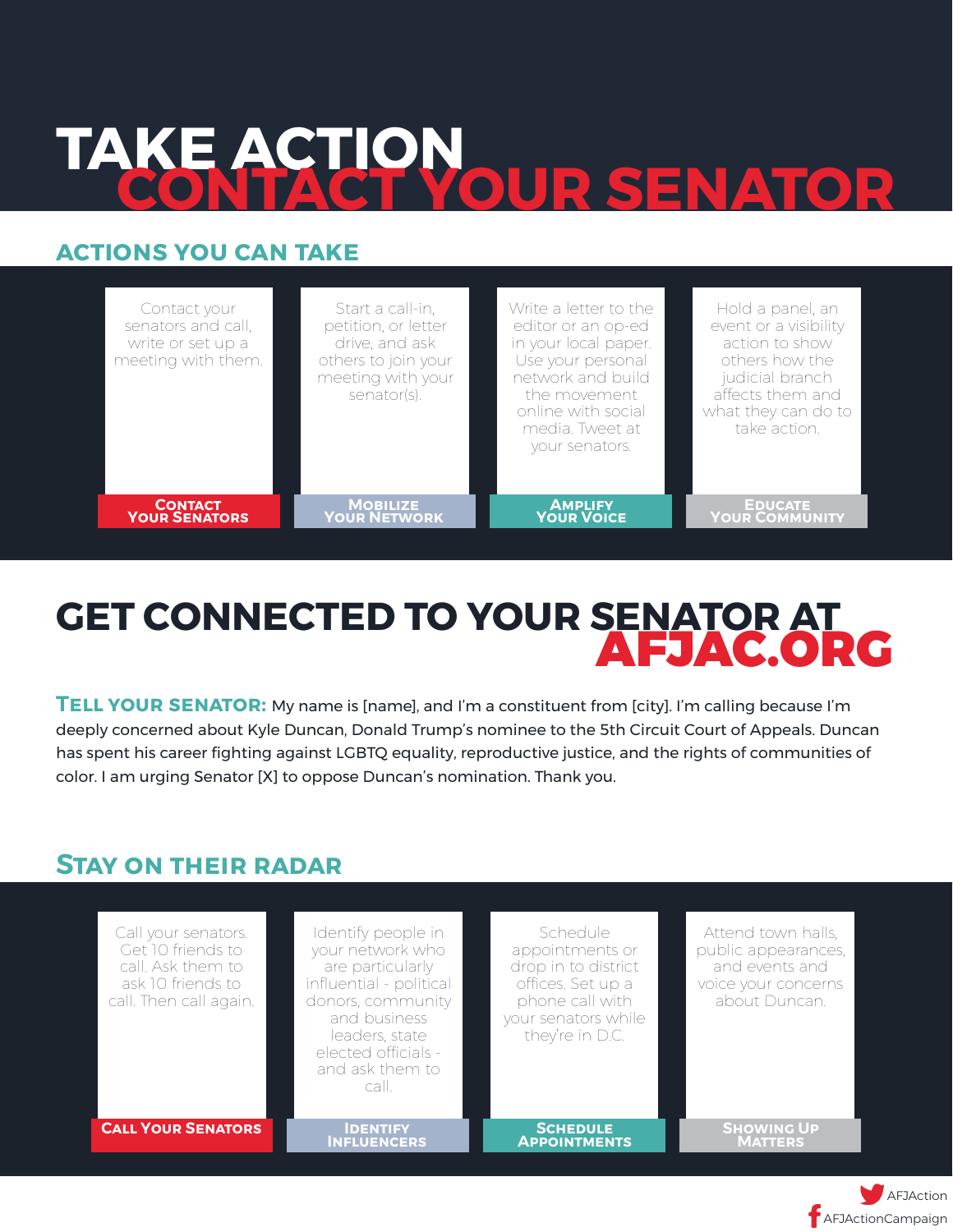## **QUESTIONS FOR SENAT**

**SENATORS WANT TO HEAR FROM YOU.** Throughout the year, senators hold events in their home states, hold town halls online and on the phone, and ask for constituent input on social media. Use these opportunities to ask your senators these questions:

> **Duncan has fought contraceptive coverage for women, and once equated losing access to birth control to losing free LAWN CARE.** He also supported Texas's restrictions on abortion that the Supreme Court

> found were an undue burden on the rights of women. Will you oppose his confirmation?

**Duncan has actively fought against LGBTQ equality.** He questioned the Supreme Court's validity after its decision upholding marriage equality in *Obergefell v. Hodges*; argued that transgender people are mentally ill; and has spoken multiple times to Alliance Defending Freedom, a hate group that has defended the state-enforced sterilization of transgender people overseas. Will you give your support to someone who has viciously attacked the rights of LGBTQ people?

1

2

**Duncan challenged the retroactive application of the Supreme Court's decision in** *Miller v. Alabama***, which held that mandatory life sentences without the possibility of PAROLE WERE UNCONSTITUTIONAL FOR JUVENILES.** He also argued that severe overcrowding in jails did not violate the Eighth Amendment. Will you support someone who does not respect basic human rights? 3

#### **Be sure to educate yourself about your senator's position and tailor your questions.**

If your senator has not taken a position on Duncan's nomination, you might end your questions by asking, "Will you thoroughly review Duncan's record, and ensure that he will protect the rights of your constituents?"

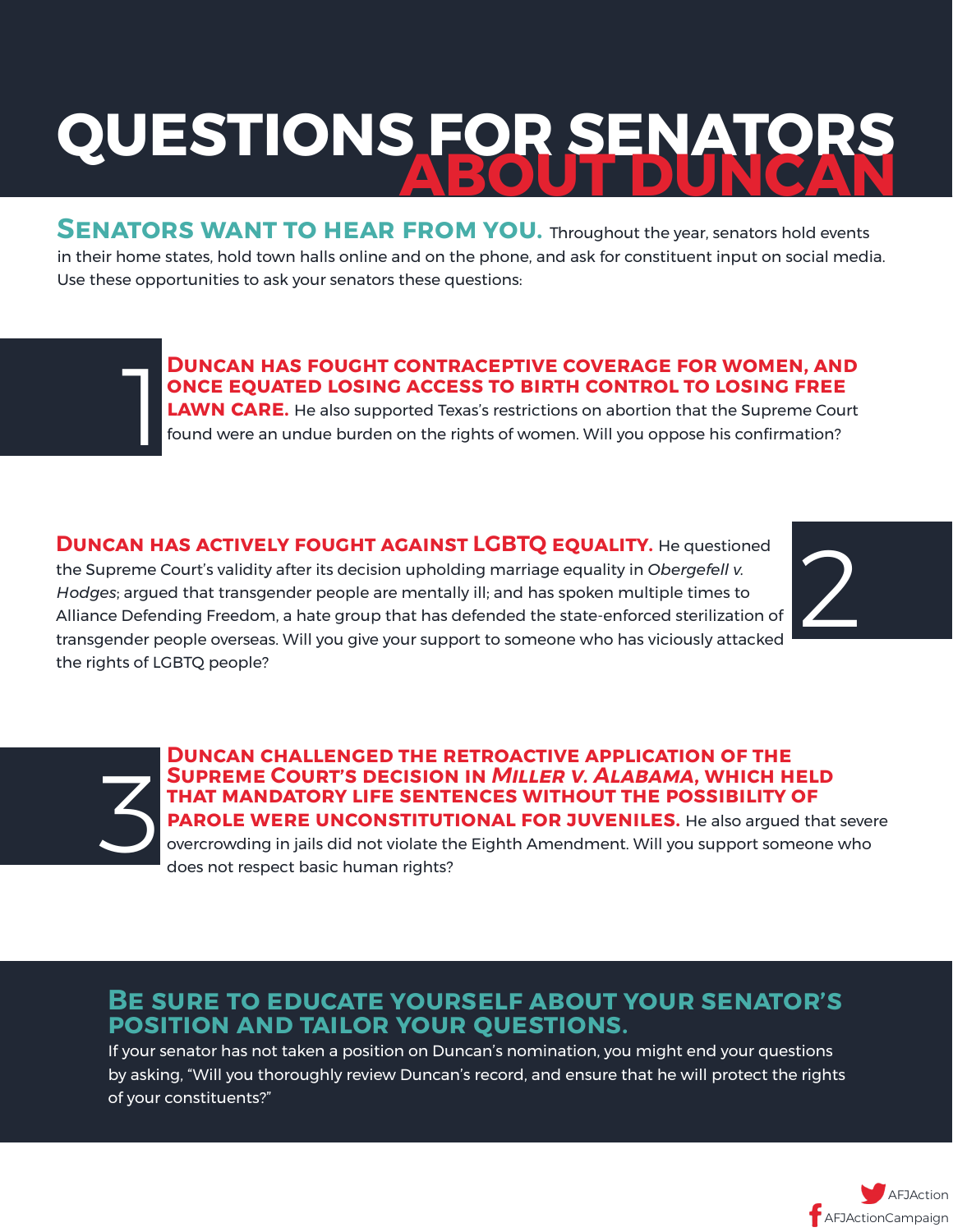## **TAKE ACTION MOBILIZE YOUR NETWORK**

### **What your organization can do**

| Send a letter to<br>and call senators<br>your organization is<br>close to. Circulate<br>a petition calling<br>for senators to<br>oppose Duncan's<br>nomination<br>and deliver the<br>signatures to your<br>senators. | Send an action<br>alert to your list<br>urging them<br>to call, write, or<br>otherwise contact<br>their senators<br>demanding that<br>they oppose<br>Duncan for the Fifth<br>Circuit. | Write a press<br>release or letter to<br>the editor in local,<br>state, and national<br>publications about<br>the importance<br>of judicial<br>nominations.<br>Amplify your<br>organization's<br>position on social<br>media. | Host a panel<br>discussion, a<br>press event, or a<br>visibility action on<br>the importance<br>of the judiciary<br>in protecting our<br>rights. |
|----------------------------------------------------------------------------------------------------------------------------------------------------------------------------------------------------------------------|---------------------------------------------------------------------------------------------------------------------------------------------------------------------------------------|-------------------------------------------------------------------------------------------------------------------------------------------------------------------------------------------------------------------------------|--------------------------------------------------------------------------------------------------------------------------------------------------|
| <b>CONTACT</b>                                                                                                                                                                                                       | <b>MOBILIZE</b>                                                                                                                                                                       | <b>AMPLIFY YOUR</b>                                                                                                                                                                                                           | <b>EDUCATE AND</b>                                                                                                                               |
| <b>SENATORS DIRECTLY</b>                                                                                                                                                                                             | <b>YOUR NETWORK</b>                                                                                                                                                                   | <b>ORGANIZATION'S VOICE</b>                                                                                                                                                                                                   | <b>MOBILIZE THE PUBLIC</b>                                                                                                                       |

**SENATORS ARE ELECTED TO REPRESENT THEIR CONSTITUENTS, and pay attention to** the messages they're receiving on an issue. In recent months, mass mobilizations of phone calls, rallies, demonstrations and other events have had a major impact on the public's awareness of critical issues and nominations – and helped us defeat nominees who had no place on the federal bench. It takes all of us coming together, activating our networks and organizations, to make the difference.

#### Dear friends,

In nominating Kyle Duncan for a lifetime tenure on the U.S. Court of Appeals for the Fifth Circuit, President Trump continues to jeopardize the integrity of our courts. Duncan has spent his career targeting the rights of women, immigrants, LGBTQ communities, and people of color. When representing Virginia's Gloucester County School Board, which discriminated against transgender high school student Gavin Grimm, Duncan argued that transgender people are mentally ill. He has defended inhumane conditions in prisons, and has fought to make it more difficult for people of color to vote. Duncan's nomination is a danger to our civil rights.

#### Call and tell your senators: Kyle Duncan does not belong on the federal bench.

Our courts are our last line of defense. Don't let Donald Trump appoint judges who will rubber- stamp his extremist agenda and attack the rights and dignity of others.

It is our job to protect our courts. Call your senators today and tell them: Vote no on Kyle Duncan.

**sample action alert**

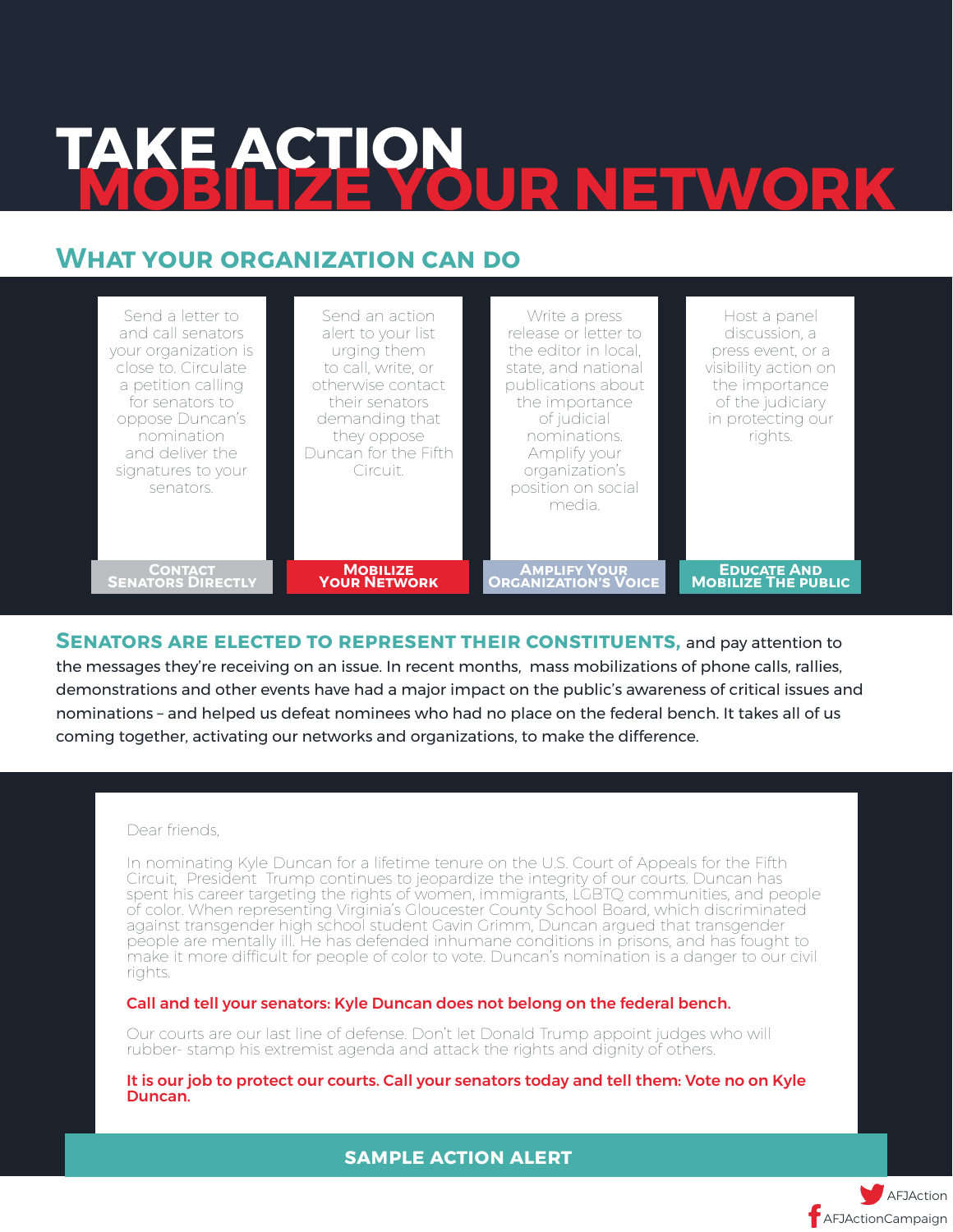## **TAKE ACTION AMPLIFY YOUR VOICE**

### **Senators Need to Hear From Your Organization**

Contacting senators directly is one of the most important ways to highlight the public movement to stop Kyle Duncan and to make a difference. In addition to mobilizing your network and having your organization's supporters call and write their senators, your organization should send a letter to the senators in your state detailing your organization's concerns with Duncan's record and potential impact on the issues your organization champions.

The Honorable YOUR SENATOR OFFICE ADDRESS Washington, D.C. 20510

As an organization representing [YOUR CONSTITUENCY, ISSUE, or NUMBER OF SUPPORTERS] we write to urge you to reject the nomination of Stuart Kyle Duncan for a seat on the United States Court of Appeals for the Fifth Circuit.

Throughout his career, Duncan has fought against reproductive rights for women, attacked LGBTQ rights, and defended discriminatory voting laws. Duncan's record raises serious concerns about whether he is capable of dispensing fair and impartial justice to everyone who may appear before him in federal court.

Duncan has repeatedly attacked reproductive rights. Duncan served as lead counsel in *Burwell v. Hobby Lobby*, which undermined vital healthcare for women across the nation by allowing companies to claim religious grounds for denying contraceptive coverage as part of their employersponsored health insurance plans. Additionally, Duncan has vigorously opposed a woman's right to choose to have an abortion, co-authoring an amicus brief in *Whole Woman's Health v. Hellerstedt*  supporting Texas restrictions on abortion – restrictions the Supreme Court found posed an undue burden on women's rights.

Duncan has launched harsh attacks on the LGBTQ community. Duncan once wrote that if the Supreme Court recognized that same-sex marriage was a fundamental right, the "harms" to our democracy "would be severe, unavoidable, and irreversible," and questioned the legitimacy of the Supreme Court after the *Obergefell* decision. Duncan has even argued that transgender people are mentally ill, in defending a school board that prohibited a transgender boy from using the bathroom that corresponded to his gender identity.

An individual who so frequently attacks the rights and dignity of others is an unfit and frankly dangerous choice for the federal bench. A federal judge must inspire confidence that all who come before them will be treated with respect and that even-handed, unbiased justice will be dispensed. Kyle Duncan does not and cannot inspire that confidence.

We urge you to oppose Duncan's nomination.

Sincerely, Your Organization Contact Information

**Sample Organizational Letter**

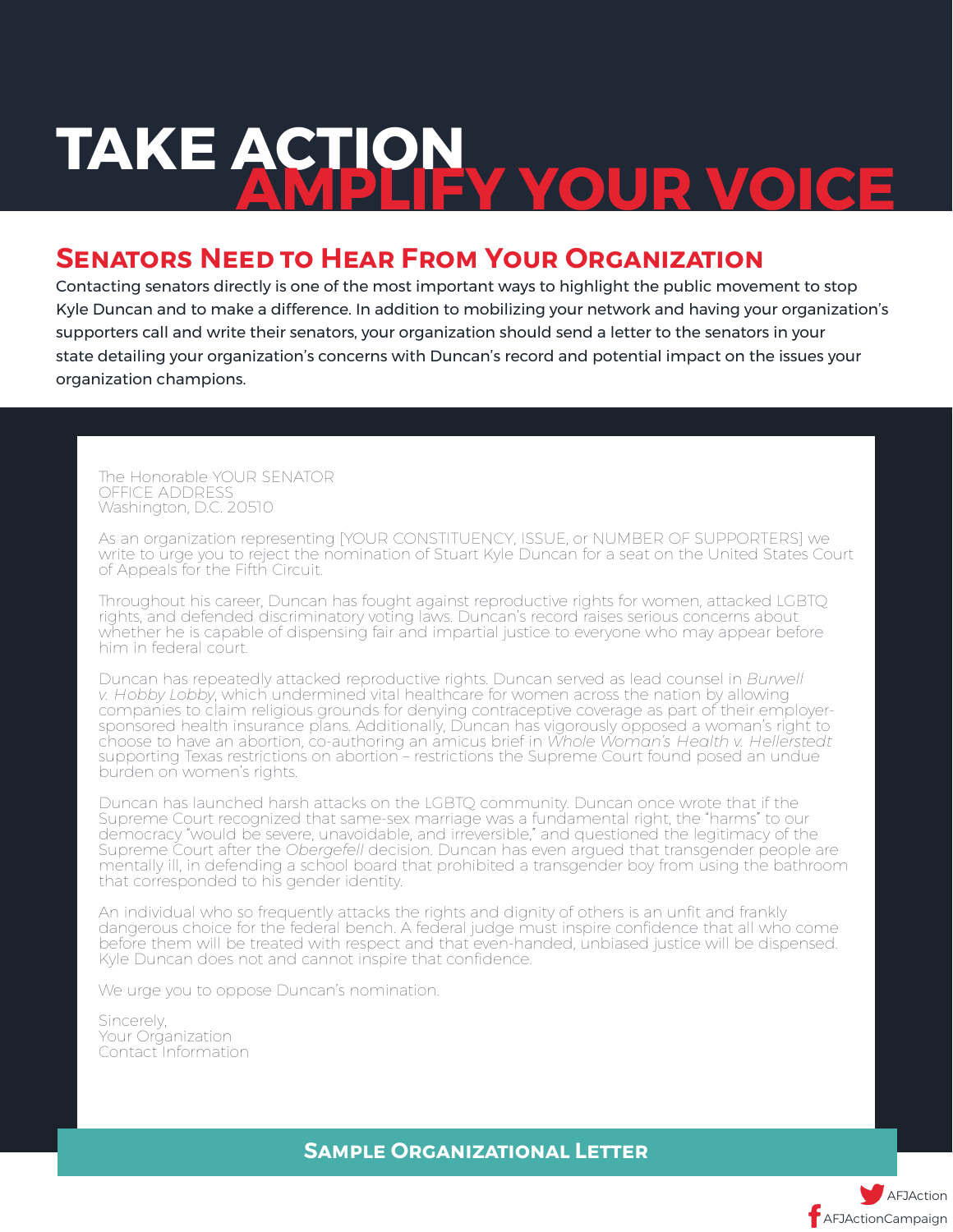## **WRITE A LETTER TO THE EDITOR**

## **Tips for Writing a Letter to the Editor**



#### **If your letter is printed, send a copy to your senators' offices.**

Senators often search for the issues that their constituents care about in these local papers. Make sure that you bring your piece to your next meeting or send their local aides a copy. This will ensure that your message reaches them.

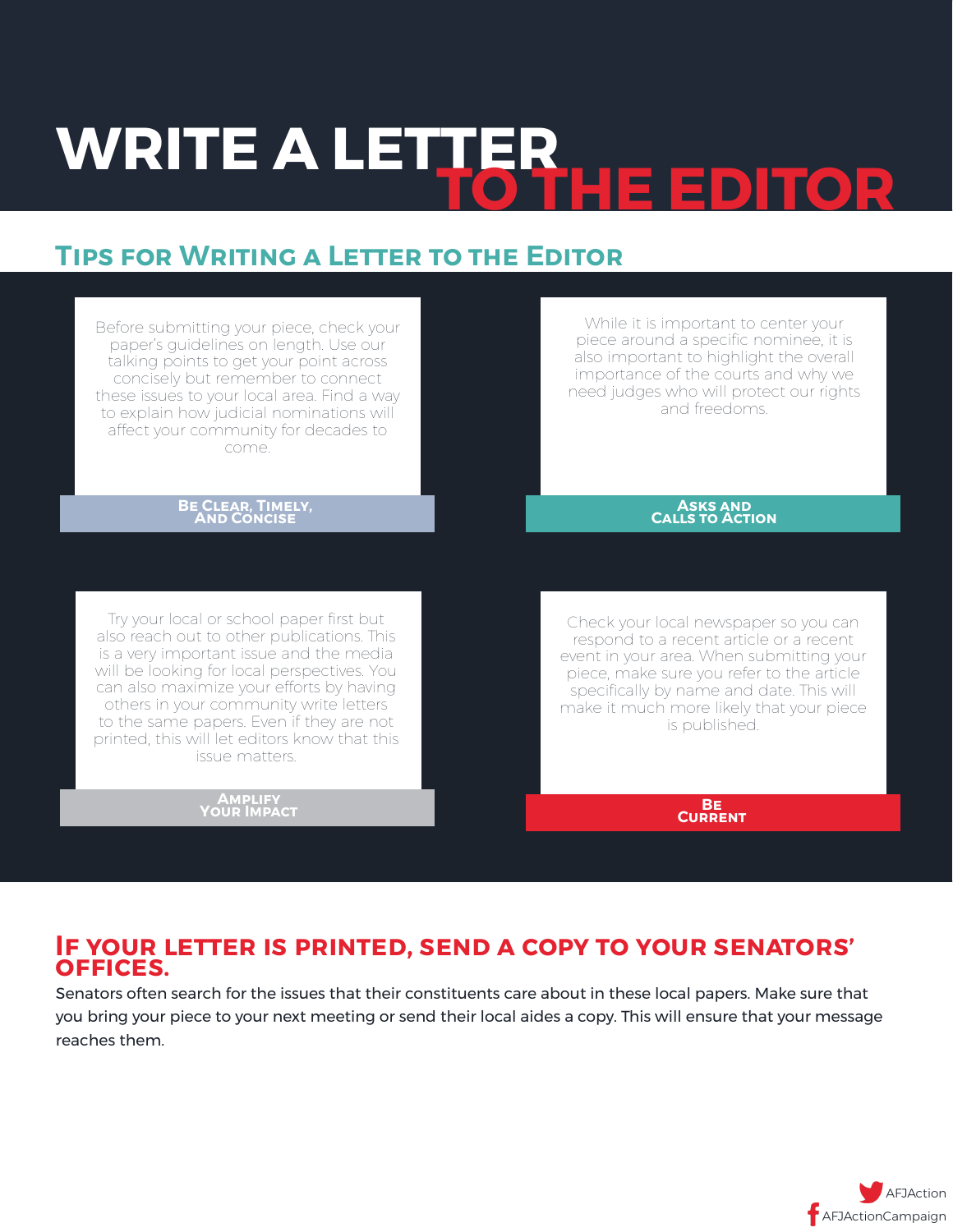# TAKE ACTION **WOUR LETT**

### **Sample Letter to the Editor**

To the Editor,

President Trump has nominated a deeply troubling candidate, Stuart Kyle Duncan, for a seat on the U.S. Court of Appeals for the Fifth Circuit. Senators must not allow this nomination to go forward.

Duncan's nomination represents yet another of President Trump's continued attacks on the rights of LGBTQ citizens. Duncan has actively fought marriage equality, questioned the legitimacy of the Supreme Court following its decision in *Obergefell v. Hodges,* argued that transgender people are mentally ill, and spoken multiple times to an anti-LGBTQ hate group.

Duncan has also attacked women's reproductive rights, fought to make it harder for people of color to vote, and worked to dismantle the rights of immigrants. His allegiance to an extreme far-right agenda raises serious doubts about his ability to even-handedly administer justice to all who might come before him in court. A seat on the federal bench would give him influence over the rights of millions, in the Fifth Circuit and beyond, for decades. [Your state's] senators must oppose this nominee so he can be replaced with one who can be trusted to uphold the rights of all.

Sincerely, Signature and contact information here

#### **Sample Letter to the Editor**

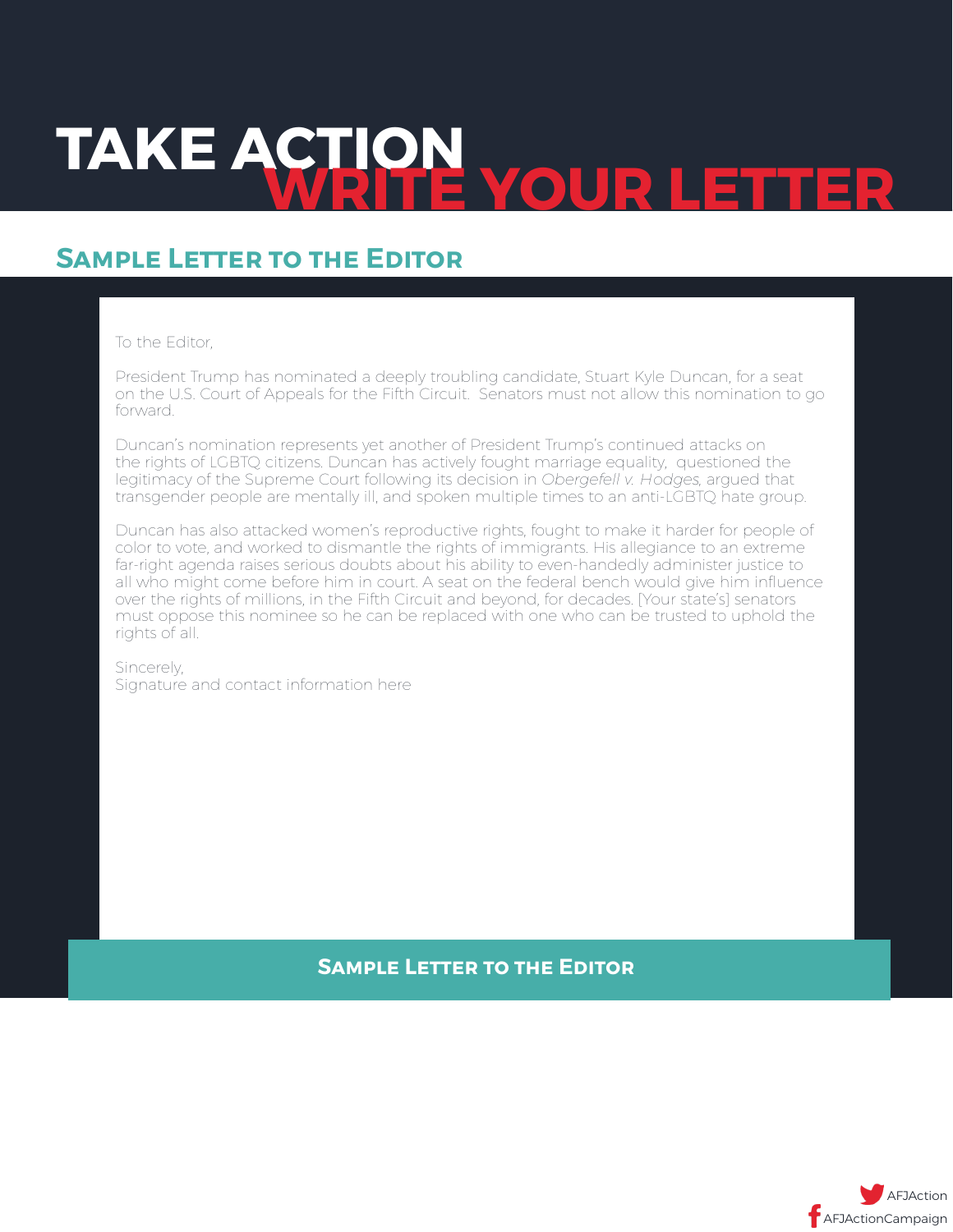# **TAKE ACTIONWRITE AN OP-ED**

### **Senators Need to Hear From Your Organization**

The op-ed below is designed as a sample you can use to create your own. Basic elements of this style of op-ed are labeled in bold, above the paragraphs they refer to.

#### **Thesis**

If there ever was a zealous, uncompromising warrior against human and civil rights, it's got to be Stuart Kyle Duncan, the lawyer the Trump Administration has nominated to a lifetime seat on the U.S. Court of Appeals for the Fifth Circuit.

#### **Supporting clauses**

Since obtaining his law degree from Louisiana University in 1997, Duncan's career has been one long effort, across several states, to undermine the rights of just about every group that has sought legal protection and redress— LGBTQ people, women, African-Americans, juveniles and immigrants.

#### **Specific examples**

The LGBTQ community, in particular, has felt the sting of Duncan's hostility. He criticized the U.S. Supreme Court's marriage-equality ruling, questioned the Court's legitimacy and predicted that the "harms" from this decision "would be severe, unavoidable and irreversible." He went further, raising the unimaginable and false specter of a "license to persecute churches… because of their now unconstitutional view on marriage."

Fear-mongering has been one of Duncan's favorite tactics, but there are others, including fake science. Suggesting that transgender Americans are mentally ill and dismissing the concept of gender identity as a "delusion," he argued on behalf of discriminatory bills in Virginia and North Carolina aimed at prohibiting transgender people from using bathrooms , while fighting against the right of gay couples to adopt in Alabama and Louisiana.

Duncan has spoken several times to the so-called Alliance Defending Freedom, a hate group according to the Southern Poverty Law Center, which has defended state-enforced sterilization of transgender people overseas. As the old saying goes, Tell me who your friends are and I'll tell you who you are."

Women's rights, including access to contraceptives and the right to choose whether to have an abortion, have also been favorite targets. Duncan was the lead counsel in the Supreme Court case *Burwell v. Hobby Lobby*, which made it legal for commercial businesses to deprive their employees of contraceptive health insurance coverage by claiming religious grounds. He opposed a Washington state law requiring pharmacies to stock some forms of birth control and supported Texas's restrictions on abortion, which the Supreme Court found placed an undue burden on the rights of women.

And it isn't just LGBTQ and women's rights that Duncan disrespects—he also is dismissive of our sacred voting rights. In 2016 he tried unsuccessfully to get the Supreme Court to reverse a ruling against a restrictive North Carolina voting law that the Fourth Circuit said was intended to discriminate against "African Americans with almost surgical precision." In this case, he was joined by two other Administration judicial nominees, Thomas Farr and Stephen Schwartz, raising the question of why it is that so many of these nominees share a disdain for fairness and equality.

#### **SAMPLE OP-ED (CONTINUED ON NEXT PAGE)**

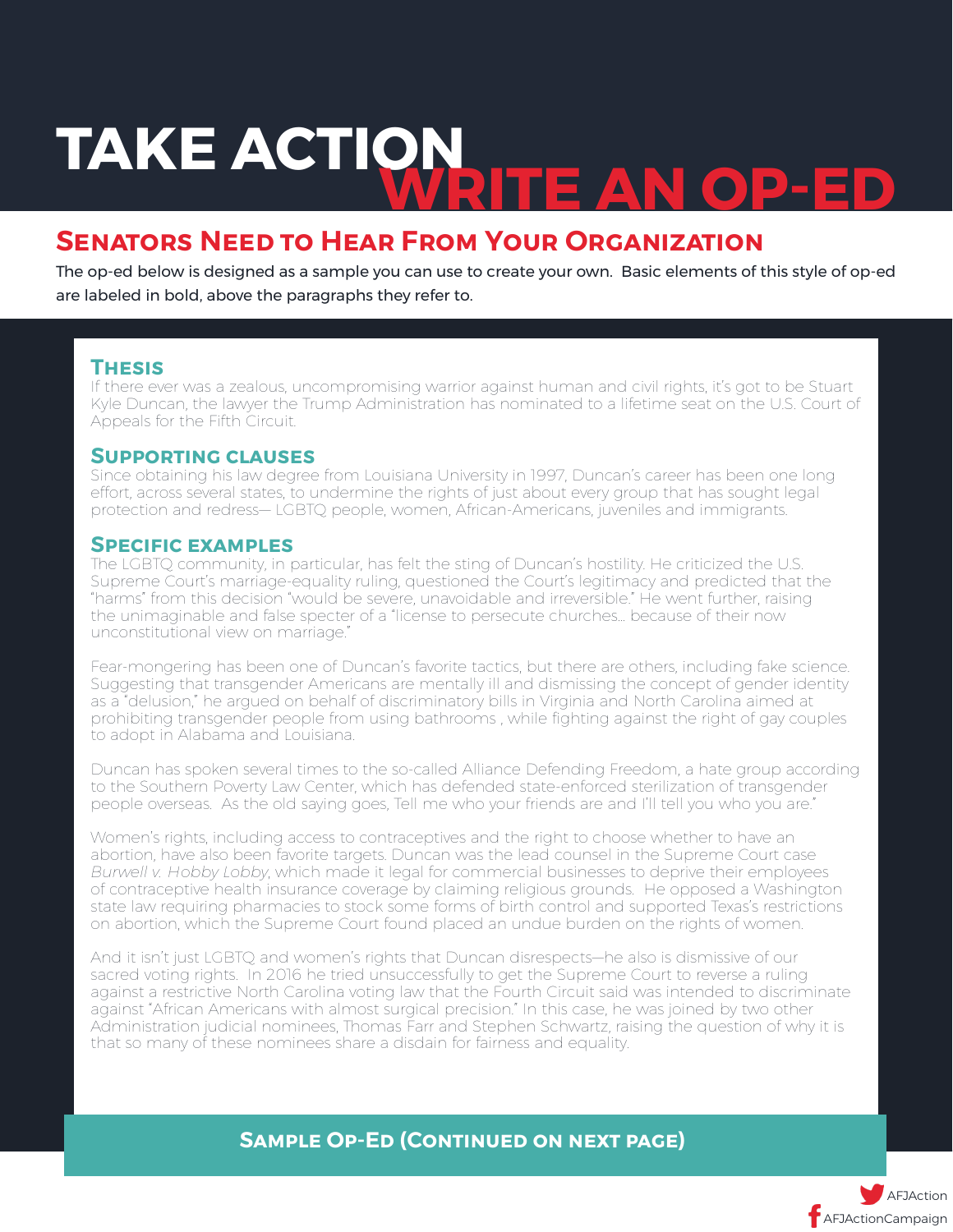## **TAKE ACTIONWRITE AN OP-ED**

#### **Acknowledge the "other side"**

Duncan's supporters will say that in these and other cases, he was merely acting as a lawyer representing the views of his clients.

#### **Refute the argument of the "other side"**

But Duncan's own statements, given of his own free will, should disabuse anyone of this notion. In a speech he gave to a private group, he accused the government of treating "contraceptives as the sacrament of our modern life" and denounced the notion that they are necessary for "the good life" for women.

Moreover, there is a pattern in Duncan's career. It would not be credible to argue that a person who respected and supported the progress that has been made through the courts on reproductive rights for women, the right to marriage equality, rights for transgender people, voting rights and more, would build the record that Duncan has built.

#### **Conclusion**

That leads to an inescapable conclusion. The Trump Administration has nominated Duncan, among so many other judicial nominees with similarly- extreme records, because it is dedicated to turning back the clock on critical legal rights and protections for many vulnerable communities. It has identified Kyle Duncan as someone it can trust to carry out its agenda.

Through his words and his deeds, Stuart Kyle Duncan has shown us who he is. And the residents of Louisiana, Mississippi and Texas who come under the Fifth Circuit's jurisdiction deserve better.

#### **(Continued from previous page) Sample Op-Ed**